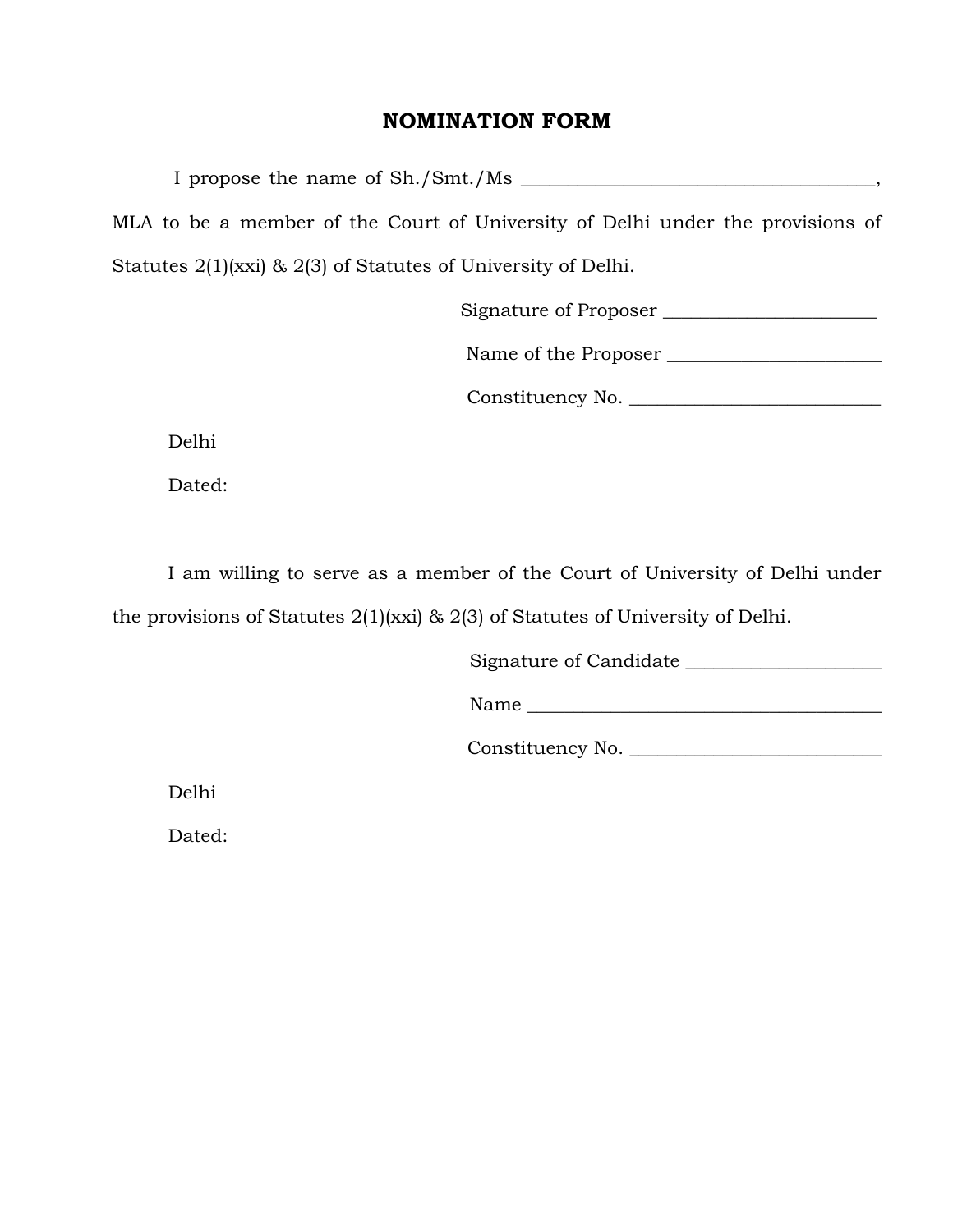## नामांकन प्रपत्र

|  |                                                         |         | मैं दिल्ली विश्वविद्यालय के विधान की धारा 2(1) $(xxi)$ ) एवं 2(3) के अंतर्गत दिल्ली |  |                                                              |  |                                                       |  |  |  |  |  |  |
|--|---------------------------------------------------------|---------|-------------------------------------------------------------------------------------|--|--------------------------------------------------------------|--|-------------------------------------------------------|--|--|--|--|--|--|
|  |                                                         |         |                                                                                     |  | विशवविद्यालय कोर्ट के सदस्य के रूप में श्री $\angle$ श्रीमती |  |                                                       |  |  |  |  |  |  |
|  |                                                         |         |                                                                                     |  |                                                              |  |                                                       |  |  |  |  |  |  |
|  | प्रस्तावकं का हस्ताक्षर _______________________________ |         |                                                                                     |  |                                                              |  |                                                       |  |  |  |  |  |  |
|  |                                                         |         |                                                                                     |  |                                                              |  |                                                       |  |  |  |  |  |  |
|  |                                                         |         |                                                                                     |  |                                                              |  |                                                       |  |  |  |  |  |  |
|  |                                                         | दिल्ली  |                                                                                     |  |                                                              |  |                                                       |  |  |  |  |  |  |
|  |                                                         | दिनांकः |                                                                                     |  |                                                              |  |                                                       |  |  |  |  |  |  |
|  |                                                         |         |                                                                                     |  |                                                              |  |                                                       |  |  |  |  |  |  |
|  |                                                         |         | मैं दिल्ली विश्वविद्यालय के विधान की धारा 2(1)(xxi)) एवं 2(3) के अंतर्गत दिल्ली     |  |                                                              |  |                                                       |  |  |  |  |  |  |
|  |                                                         |         | विशवविद्यालय कोर्ट के सदस्य के रूप में कार्य करने के लिए तत्पर हूँ।.                |  |                                                              |  |                                                       |  |  |  |  |  |  |
|  |                                                         |         |                                                                                     |  |                                                              |  | सदस्य का हस्ताक्षर __________________________________ |  |  |  |  |  |  |
|  |                                                         |         |                                                                                     |  |                                                              |  |                                                       |  |  |  |  |  |  |

दिल्ली

दिनांकः